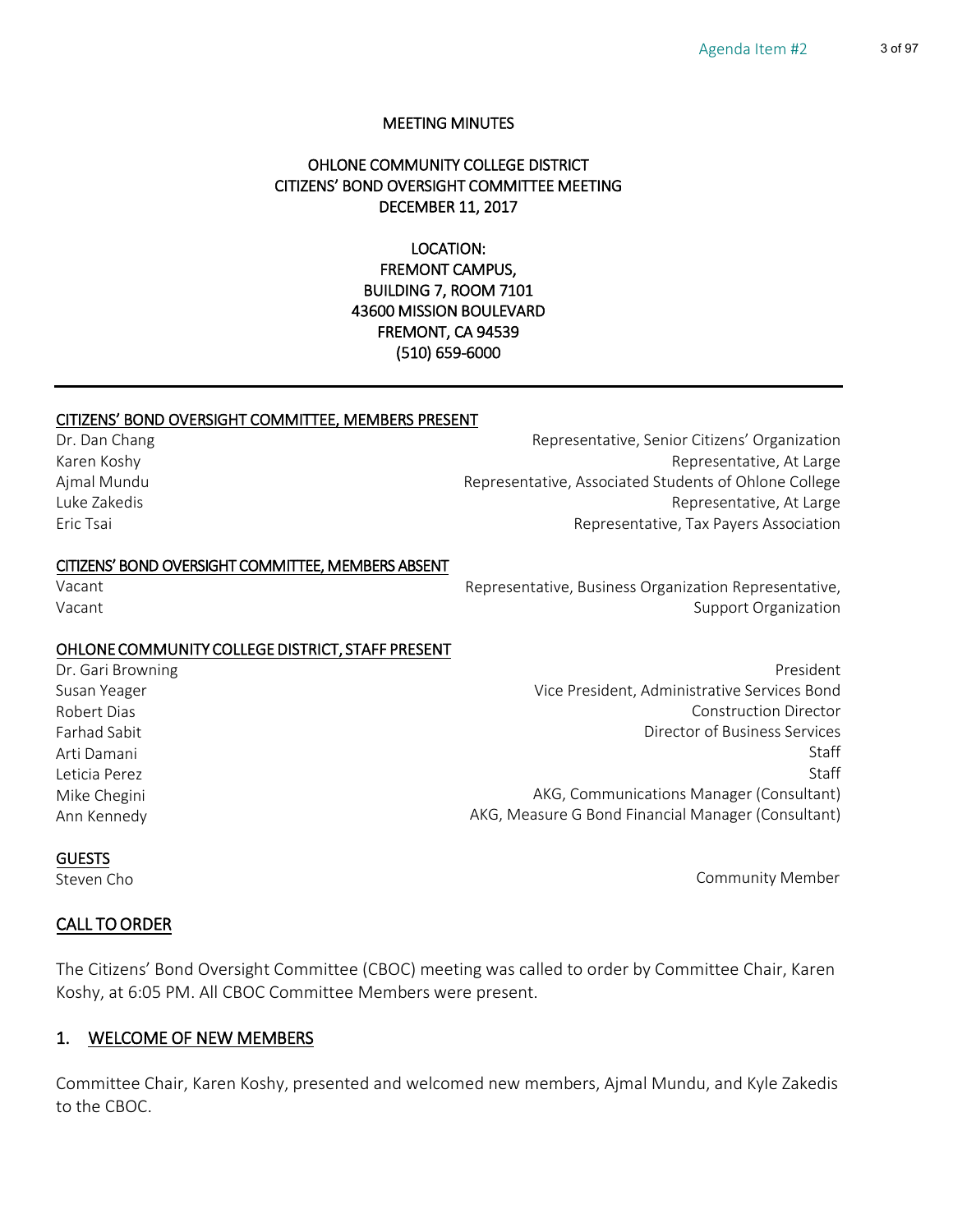### 2. APPROVAL OF AGENDA

Committee Member Dr. Dan Chang, made a motion to approve the agenda as presented. Committee Member, Ajmal Mundu, seconded the motion. The motion was unanimously carried by the Committee members present.

### 3. APPROVAL OF MINUTES

Committee Member, Dr. Dan Chang, made a motion to approve the minutes from the previous meeting that took place on January 23, 2017. Committee Chair, Karen Koshy, seconded the motion. The motion was unanimously carried by all Committee members.

### 4. MEETING NOTES FROM MARCH 13, 2017

No quorum, to be entered as notes.

### 5. COMMITTEE MEMBERS ATTENDANCE REPORT

Committee Chair Karen Koshy presented the attendance report to the Committee. The committee expressed no concerns or changes.

### 6. COMMUNICATIONS FROM COMMITTEE MEMBERS

No communications from committee members.

### 7. COMMUNICATIONS FROM STAFF

Vice President, Dr. Susan Yeager briefly spoke on the upcoming audit and the CBOC meeting in January. The committee will receive and accept their annual audit report, and the auditor will be providing a presentation. This is a very important part of the CBOC. She asked that committee members confirm their attendance, and if their plans change to let us know as soon as possible, for it is crucial we have a quorum at this meeting.

### 8. COMMUNICATIONS FROM THE PUBLIC

No communication from the public.

### 9. RECOGNITION OF SERVICE

Dr. Gari Browning, President of Ohlone College, recognized Luzviminda Macabitas for her services to the CBOC. She has served since March of 2014.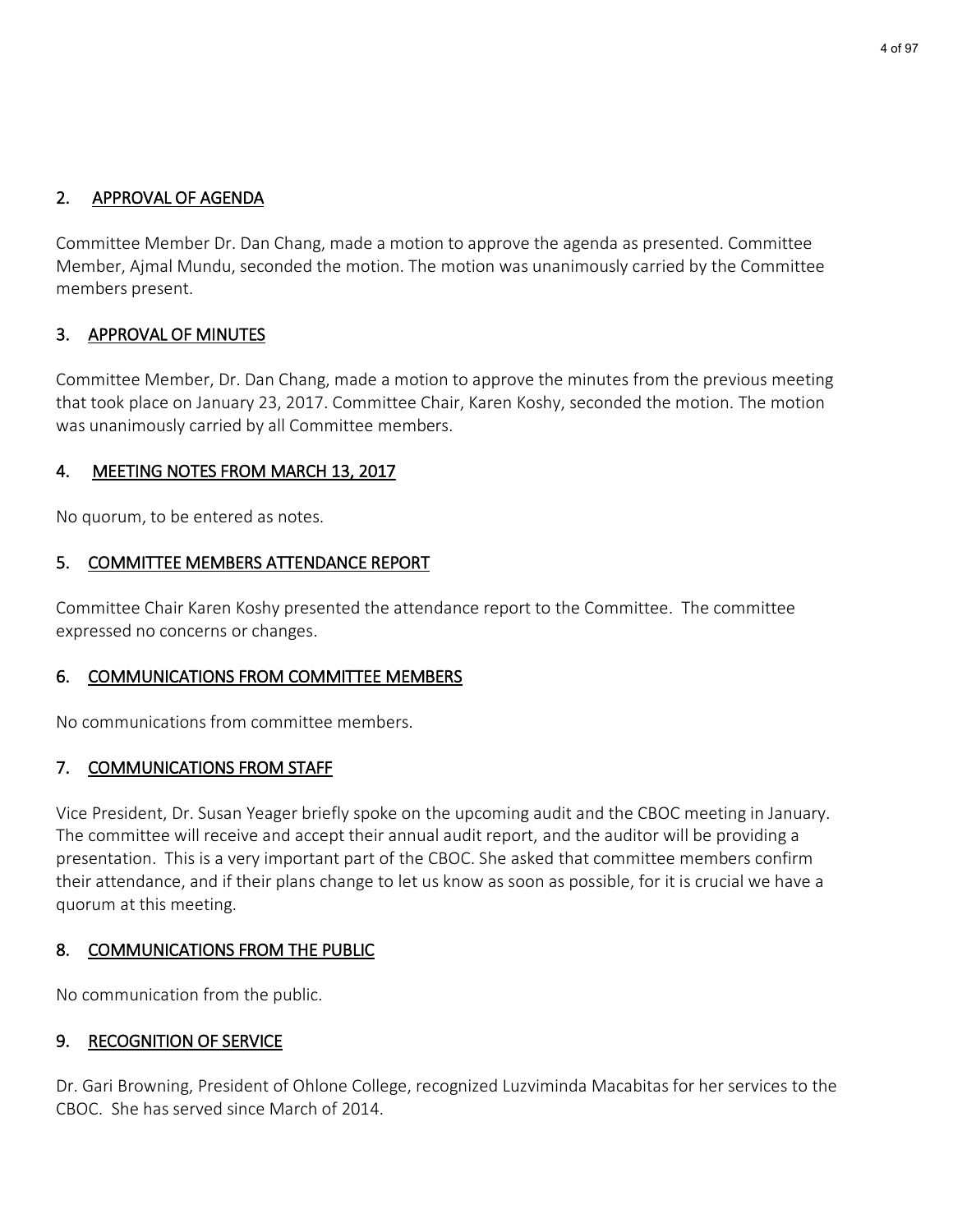### 10. UDPATE ON MEMBERSHIP

Vice President Susan Yeager stated that recruitment for the committee is still an ongoing effort. New members were generated from our Associated Student Body; as a result of those efforts, 2 seats have been filled. Currently there are two vacant positions, foundation and business. Steve Cho is here as a guest (potential member) to observe the committee. Bulletins have been sent out to Rotaries, chambers, used the mall kiosk, and tri-city paper ads to ask the community for help. If you know of anyone that may be interested in serving on the committee please have them contact my office.

### 11. PREPARATION FOR ANNUAL REPORT

Mike Chegini explained the upcoming process for the annual report. This will be an expedited process; a proposed schedule was included in member packets. This process is to make sure that all mandated items are in compliance. Please see packet for detailed information. Committee member volunteers are needed to assist with this process. Please see the information sheet in packet for timelines. CBOC Chair, Karen Koshy, volunteered for this process; she also explained to the other members, how this is an all-electronic process and very straight forward, and it is just a review of all transactions and documents. Committee members, Eric Tsai, Ajmal Mundu, and Luke Zakedis have also volunteered for this process.

### 12. MEASURE G UPDATE

Measure G Director Robert Dias provided a Project Update Report, which included:

-Start of the Academic Core Building- all 3 buildings

-Fremont Geothermal Loop – underground piping that heats and cools our buildings, completed -Design Phase Projects

Please see his presentation for detailed information.

*Dan: Below grade, what does this mean?*

*Robert: It just means underground.*

*Karen: Since it's finished, when will it be utilized?*

*Robert: The ACB is not connected yet. When the ACB comes online, it will be utilized.*

*Luke: Will it be used in older buildings?*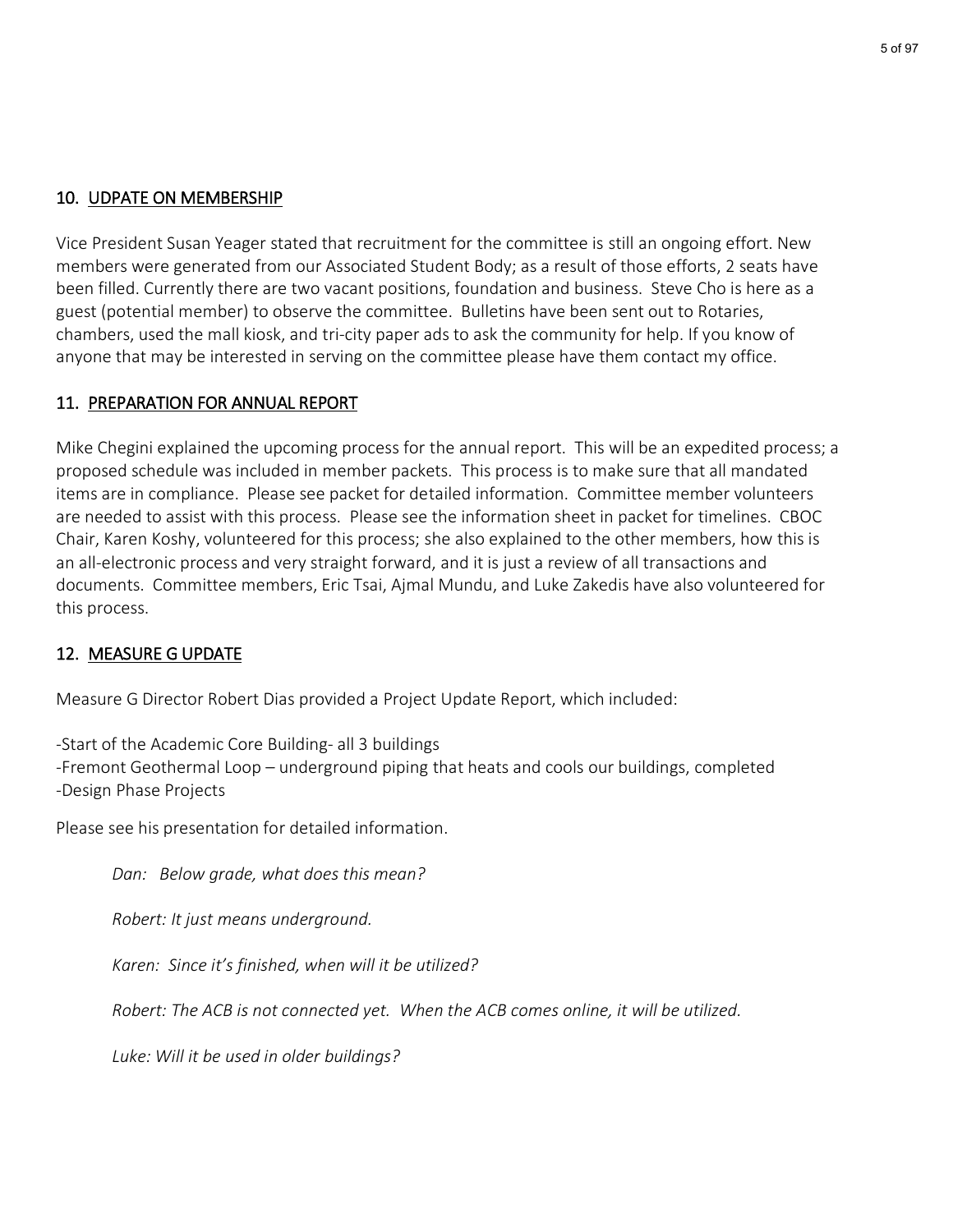*Robert: It will be connected to the older buildings in Phase II; this is the long-term goal. This will make all our buildings extremely efficient.*

*Steven: Are there any items that will be nice to have but can't, over budget?* 

*Robert: Nothing that we have identified; this has been in the planning phase for over 5 years.*

*Susan: Technology will be the only thing that we will need to keep an eye on. Chris De la Rosa has been very diligent on this, keeps us ahead with technology, and updated Design phase sheet.*

*Luke: Will there be dedicated lighting at night? In the main street area?*

*Robert: Yes, and it will all be LED lighting- more efficient.*

Two other projects underway are North parking and the renovation of Hyman Hall.

*Karen: Parking?* 

*Robert: Yes, our primary intent is to provide direct access to buildings from parking. Also, all the portables that are being used as swing space will be removed and that will provide additional space.*

*Steve: During construction, will, or when will, parking be restricted, will parking be taken away, where will parking be?*

*Robert: We are trying to find alternatives, so it will not impact students.*

*Steven: What about handicapped parking? For the symphony?*

*Robert: We will be making provisions for this; the state requires us to have accommodations, and we will have this.*

*Susan: We are working on a plan.*

*Steve: How wide are the spaces?*

*Robert: They will vary, right now they are at*  $8.5 - 9'$ *.*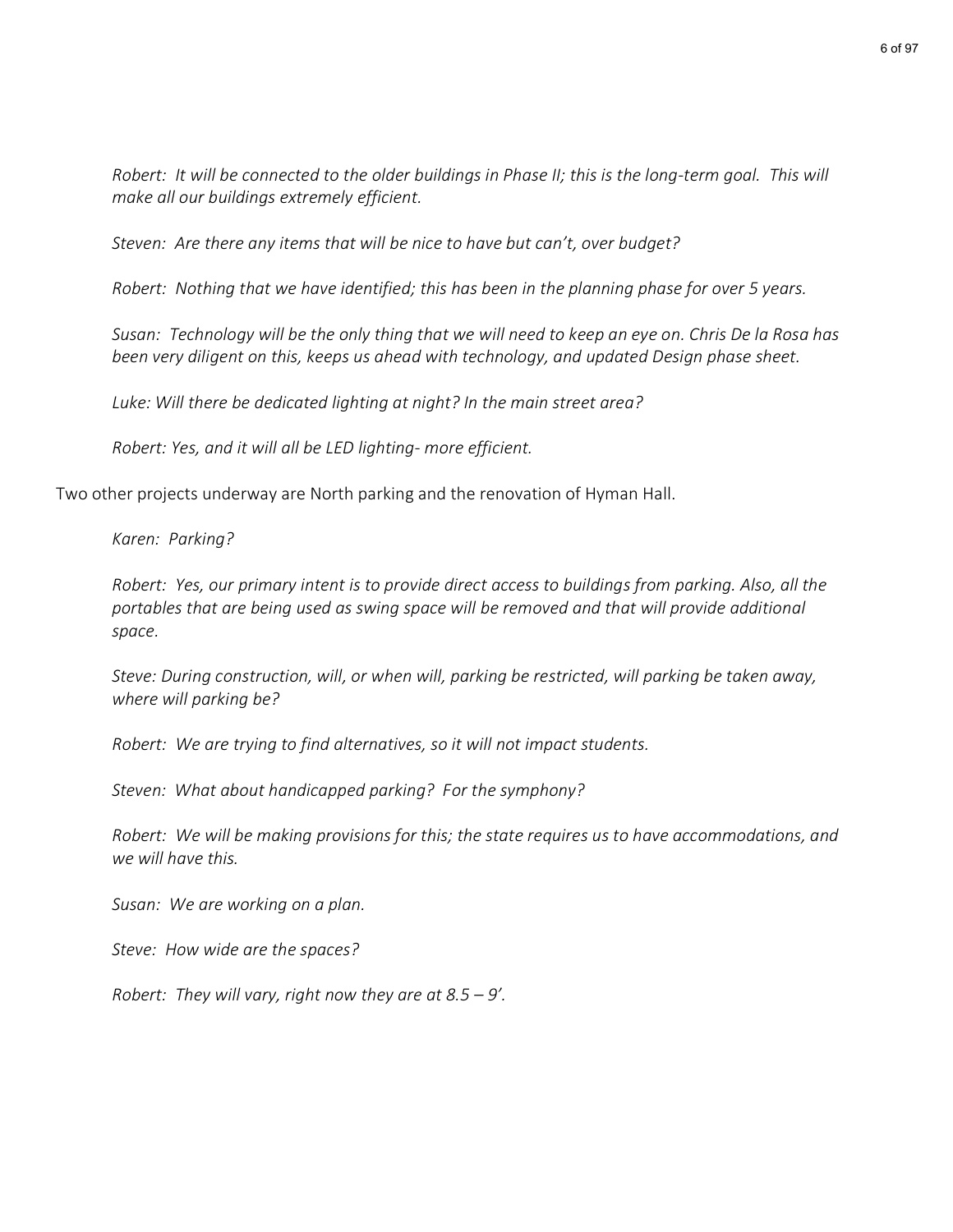# 7 of 97

#### 13. MEASURE G FINANCIAL AND BOND LIST REVISION UPDATE

Ann Kennedy provided the committee with a financial update on Measure G, inception to 9.30.17. She explained to the committee that they will always receive a project report. It will provide information by quarter of what has been done. She briefly went over the report. Please see report for additional information. The Quarterly Summary Report explains the phase the project is in, projects listed on this sheet were board approved. Projects do not disappear from this list.

*Eric: For a category section: how much in contingency?*

*Ann: Each project has contingency built into it, and it varies from 5 to 10 percent relative to the type of project. And then we also have "Catastrophic Contingency" held at 5 percent in outstanding bond dollars; as dollars go out our risk goes down. That percentage jumps around. As we get closer to the end of a project, contingency funds will be released for expenditures*.

*Dan: Can we find out where the project is at*?

*Ann: Yes, we can run the report by any specific expense category or project.*

As an example, Ann Kennedy referred the committee back to page 1, Project #6138. Project numbers are tied to accounting codes with the District. Members should see the work on the Project Update Report and then see the dollars on the financial report. It all ties in. Please see report, page 1 for additional information.

*Eric: Can you include the original budgeted amount?*

*Ann: I can provide you with a separate report at the next meeting that will give you the history to date, project name, budget and scope information.*

*Eric: The ACB budget is \$181mil. On the screen it was at \$169mil.* 

*Robert: Soft costs and FF&E parts were not included in the presentation.*

*Steven: FF&E, is it comprehensive?*

*Ann: The reality is that it is hard to pin down FF&E. It is still being worked through. FF&E and Tech is always the hardest part of the budget/expenditure plan.*

*Luke: If quarter bond expenses are 0, does this mean the project is complete?*

*Ann: No, it is not complete; it would drop to the Complete Project List if it were. This means the project has not yet had expenditures.*